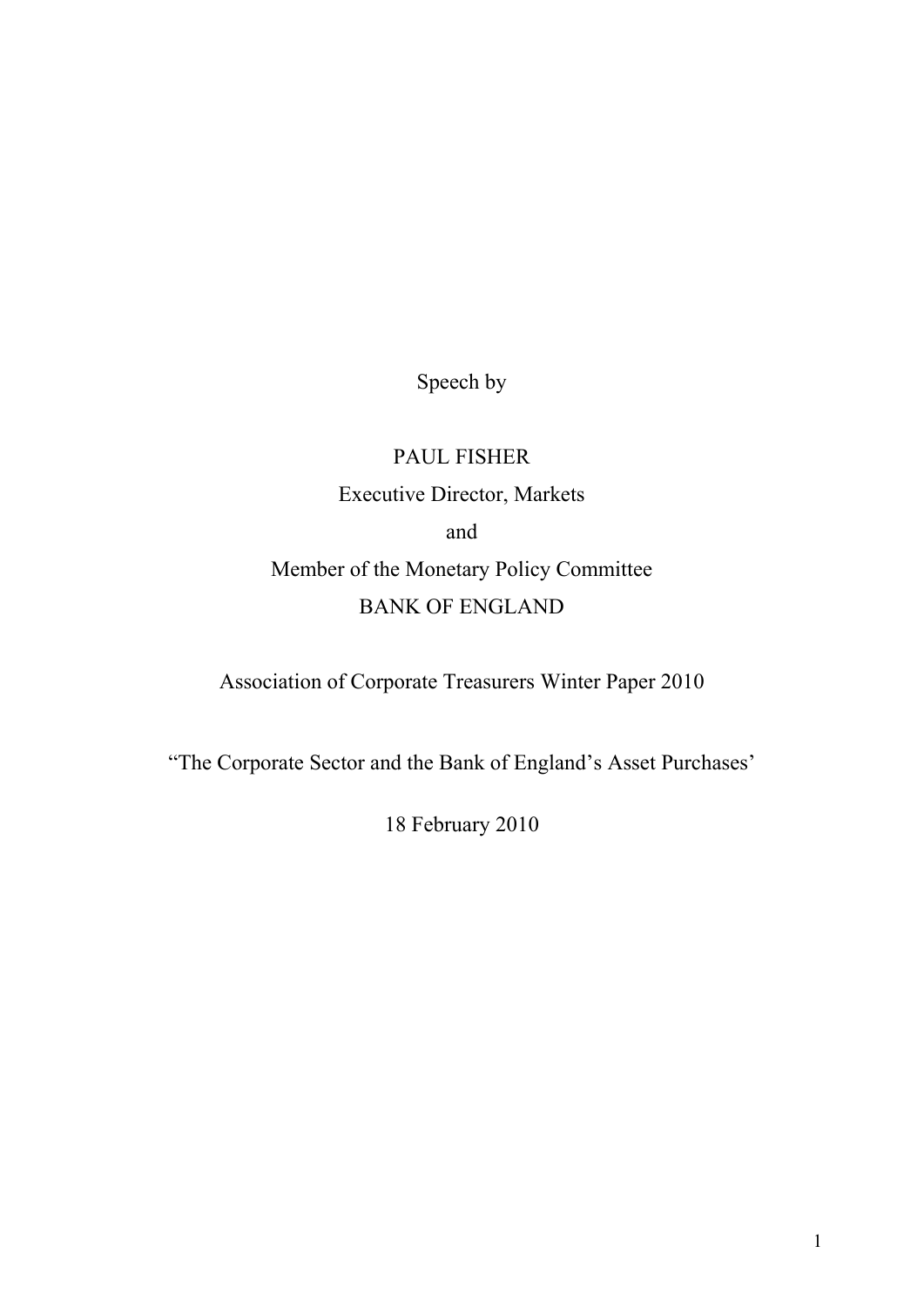On 19 January 2009, the Chancellor announced<sup>1</sup> that the Bank of England was being authorised to purchase "high quality private sector assets", financed by the issue of Treasury Bills "… to increase the availability of corporate credit, by reducing the illiquidity of the underlying instruments …". In this talk today, I want to address the rationale for intervening in this way and the opportunities and limitations of such operations. I will then go on to review the individual schemes and evaluate the results so far. I will not be talking very much about the wider programme of gilt purchases, which had different objectives - namely to directly boost the money supply and nominal demand. But there are some interactions which I shall come back to later.

At the time the policy was announced, output in the United Kingdom economy was dropping sharply. GDP has fallen by 6% during the recession overall and fell by 2 ½% in 2009 Q1 alone, at the time these policies were being put in place (Chart 1). That is the largest recorded quarterly fall in output since 1958. In the wake of the financial dislocation of Autumn 2008, there was a collapse of confidence and elevated uncertainty which had a profound effect on consumer demand and investment intentions. There was also an intensification of the "Credit Crunch" which had been in train since the start of the crisis in mid-2007.

A range of policies had been introduced in the United Kingdom to prevent an economic meltdown. That included action to re-capitalise some of the banks; guarantee some of their funding; expand liquidity assistance and to set appropriately accommodative fiscal and monetary

-

<sup>&</sup>lt;sup>1</sup> The announcement is at  $\frac{http://www.hm-treasury.gov.uk/press_05_09.htm}{http://www.hm-treasury.gov.uk/press_05_09.htm}$ . Subsequent letters exchanged between the Governor and Chancellor were published on  $29<sup>th</sup>$  January and can be found at http://www.bankofengland.co.uk/publications/news/2009/005 and those published on 5<sup>th</sup> March can be found via

http://www.bankofengland.co.uk/publications/news/2009/019.htm. The letters published on 5<sup>th</sup> March were dated http://www.bankofengland.co.uk/publications/news/2009/019.htm. The letters published on 5<sup>th</sup> March were dated 17<sup>th</sup> February, from the Governor, and 3<sup>rd</sup> March from the Chancellor.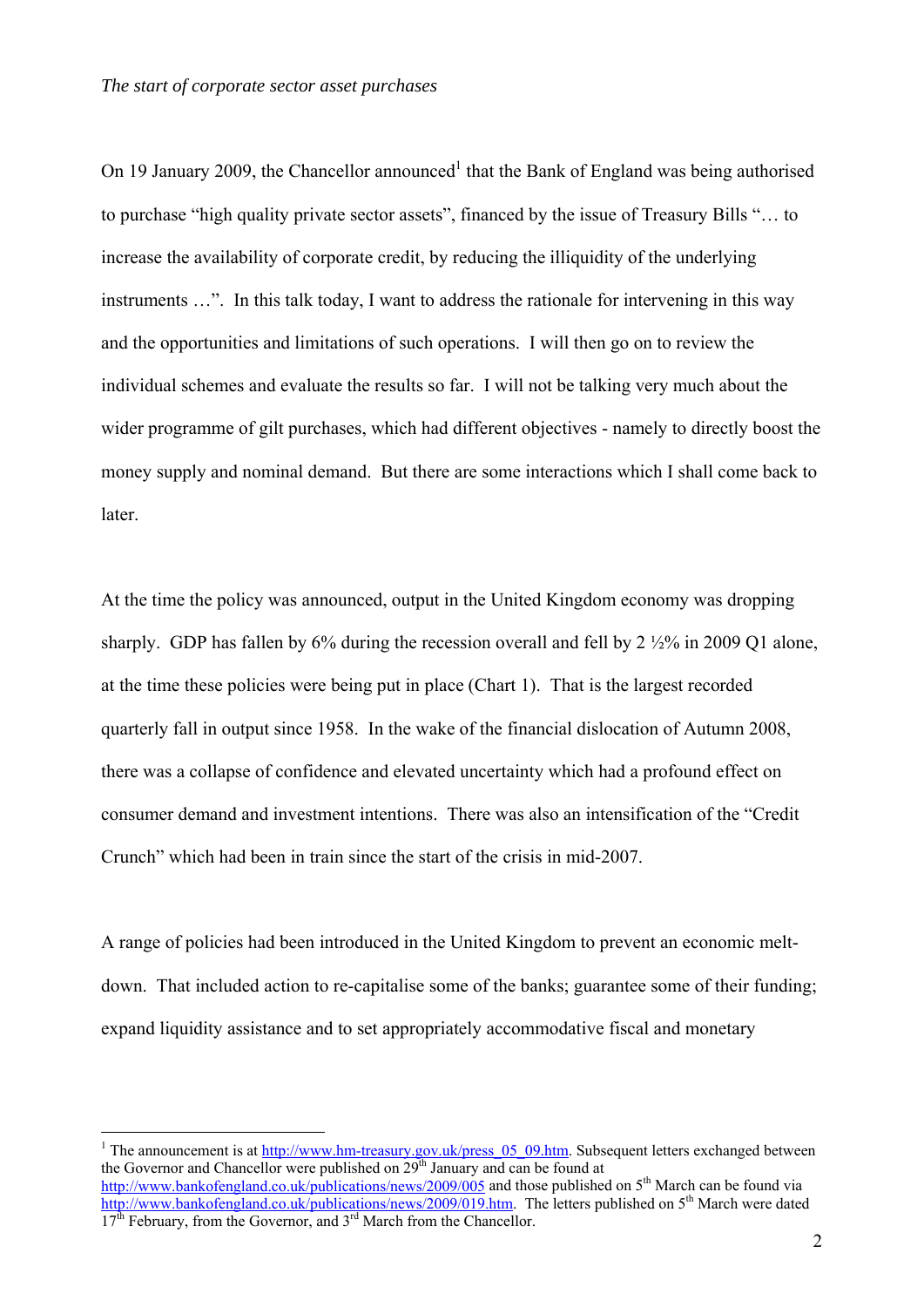policies. Governments around the world took very similar steps. Asset purchases were one part of the policy response.

At its peak, the Bank of England bought nearly £3bn of commercial paper and corporate bonds (Chart 2). This is sometimes compared with the eventual total of £198bn gilts purchased, prompting the question why the Bank didn't buy more private sector assets? This question reflects a – perhaps natural – misunderstanding of the different purposes of these interventions. The gilt purchases were intended as a monetary policy operation to inject a substantial amount of money into the economy. The consequences of that policy have been addressed in Bank publications (Bank of England, Quarterly Bulletin, June 2009 for example), speeches and elsewhere. There has been much less discussion about the private sector asset purchases. So to address that topic tonight, I would like to first set out some principles, as I see them, behind the actions of central banks in so called "credit-easing" operations.

#### *Intervention by the Authorities*

The Bank of England intervenes routinely in financial markets so as to implement monetary policy and provide liquidity insurance to the banking system.

These operations, normally restricted to banks and building society counterparties, stem directly from the Bank's core responsibilities of maintaining monetary and financial stability. But these responsibilities do not give the Bank a mandate or the ability to provide a source of long-term funding for the commercial banking system<sup>2</sup>, nor is it for the Bank to take material risks with public money. In the case of monetary policy, the central bank expands and contracts its balance sheet to meet its objectives. Typically that involves injecting and/or draining cash (central bank money) in order to set interest rates or, as with quantitative easing programmes, changing the money supply directly. The Bank also provides liquidity support to commercial

<sup>&</sup>lt;sup>2</sup> In the past, when financial markets were less well developed, the Bank of England has played a part in selected industrial or financial market interventions (see Sayers, 1976), but that is not a role we have now.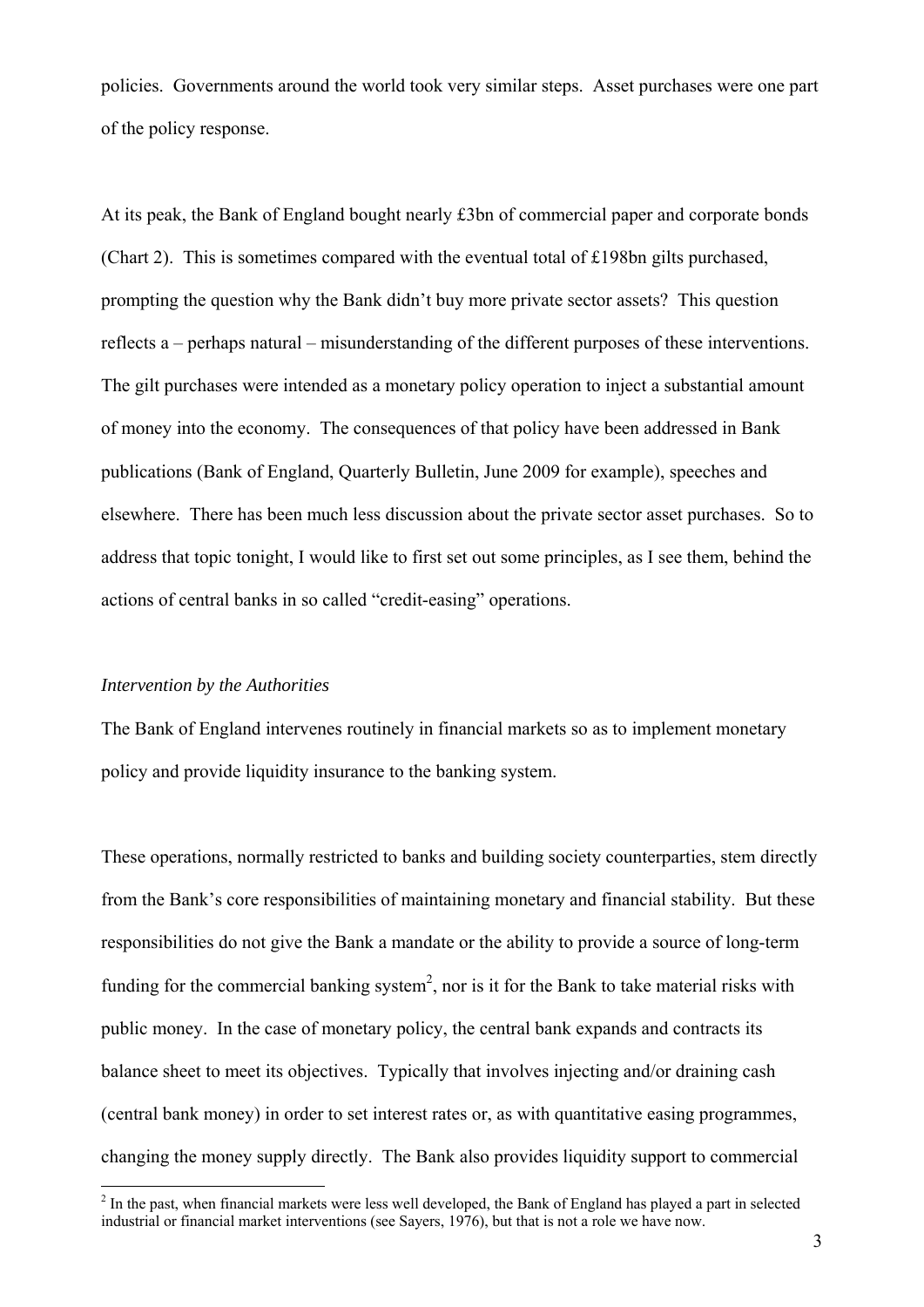banks in times of stress (for example through its Discount Window Facility). But such lending is well-collateralised, so low risk, and is always intended to be temporary: to overcome a oneoff shock or to bridge to a more lasting solution. To discourage reliance on these operations, standard practice is to charge a penalty rate relative to market prices. These liquidity insurance operations are an integral part of the Sterling Monetary Framework which delivers our monetary policy objectives (See Fisher, 2009 for further details).

The Bank of England does not have access to funds that could be used to sustain commercial lending operations. We do not have the power to raise tax, nor do we have significant retail deposits, nor the freedom to borrow in large scale in the wholesale markets for non-monetary purposes.<sup>3</sup> More generally, in a capitalist economy, it is private sector or, in some cases, national savings which ultimately fund the banking system. And it is the job of financial intermediaries to translate those savings efficiently into private sector spending.

In contrast, the fiscal authorities (including national wealth funds where they exist) can access private sector funding via taxation or by borrowing in large scale. There are many instances throughout UK economic history where the government has intervened to support private markets, or indeed individual firms. There are well-known risks associated with such action, including the loss of public money and/or an inefficient allocation of capital in the economy. There are also substantial and well-known potential benefits if the intervention corrects a market failure or achieves a wider social objective. The merits of such interventions need to be judged on a case-by-case basis. For tonight's discussion I just want to argue that such decisions should be undertaken with the support of the democratic political system and should be implemented as a fiscal operation. Indeed, during this crisis, the UK Government has made a number of such

<sup>&</sup>lt;sup>3</sup> The Bank of England issues banknotes of course, but these are monetary liabilities or 'central bank money' which impact on the monetary stance. They are backed only by the highest quality assets, in order to maintain confidence in the integrity of the currency.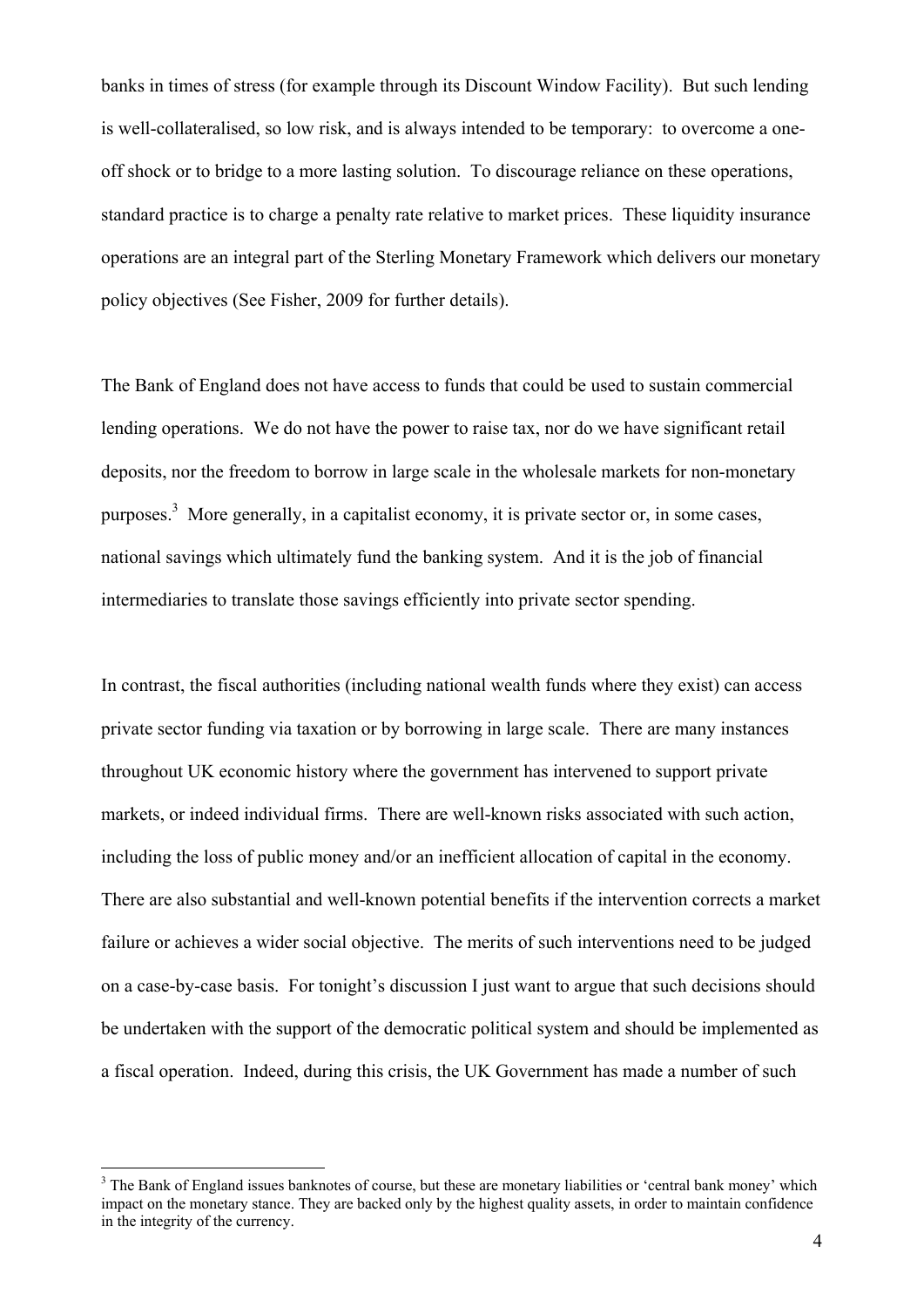interventions - such as the Enterprise Finance Guarantee Scheme and the Vehicle Discount or 'Scrappage' Scheme.

# *The Special Liquidity Scheme*

Now, as an aside, some keen watchers of central banks may want to argue that the Bank of England's Special Liquidity Scheme (SLS) appears to have provided £185bn funding for the UK banking sector. The SLS, supported by a Government indemnity, was probably the single most generous liquidity support scheme introduced by a central bank during the crisis.<sup>4</sup> Its detailed characteristics serve to make several points in the context of this talk. The SLS did not provide the banks directly with funding. Rather it swapped illiquid private sector assets held by the banks for highly liquid treasury bills borrowed from the Debt Management Office. The commercial banks then obtained their funding from the market by repo of the treasury bills. Essentially the SLS provided a temporary collateral upgrade for the banks. By the time the scheme closes, SLS participants need to have either generated alternative sources of funding or created alternative collateral which the market will be willing to hold in place of the treasury bills.

Recently, there have been some calls from interested parties for the SLS to be extended beyond its three-year horizon. If the SLS were to be extended, that would mean an implicit subsidy for specific banks. Albeit for a fee, those banks would be funding on an ongoing basis their illiquid, risky assets, by borrowing at 'risk-free' government interest rates. That would give a significant competitive advantage to banks that had most recourse to the SLS. But central bank operations are not carried out to protect individual banking franchises, they are there to ensure overall monetary and financial stability.

<sup>&</sup>lt;sup>4</sup> This was required given the relatively small capital base of the Bank of England – around £3 <sup>1</sup>/<sub>2</sub> bn at end-Feb 2009.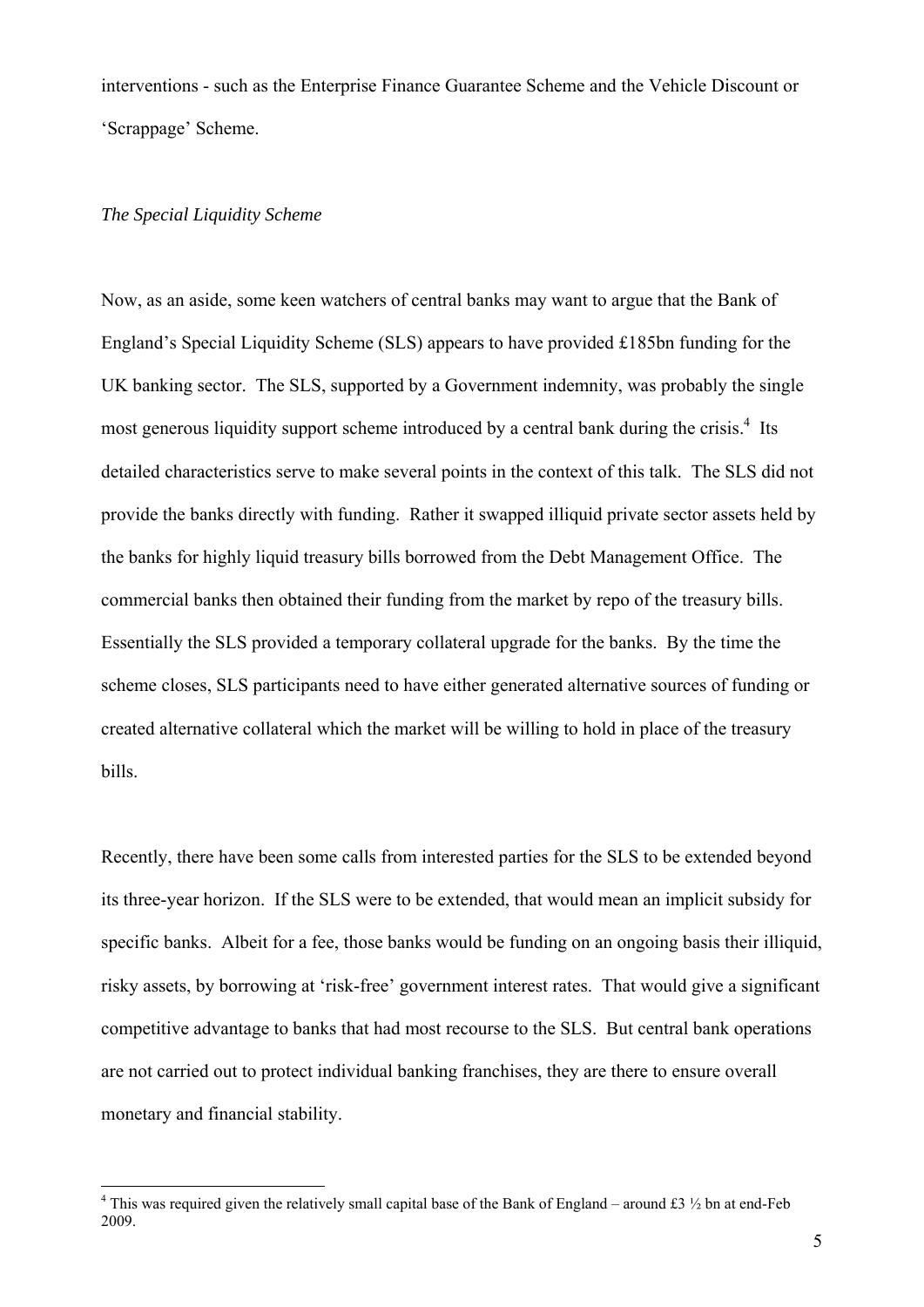As the Governor has already made clear, the SLS will close at the end of January 2012. The Banks liquidity insurance facilities are, and will be available – but, as I have noted, these are for temporary usage during periods of stress, are set at an appropriate price and are not there to provide sustained funding for the banking system.

#### *Market-making operations by the central bank*

As part of its broader remit, however, a central bank is fundamentally concerned with maintaining conditions for the stable provision of financial services to the wider economy. This crisis has demonstrated that specific financial markets can sometimes fail and that raises the possibility of the central bank stepping in as 'Market Maker of Last Resort' (MMLR).

Acting as a MMLR is not something of which we – or other central banks – have had a lot of experience, but there are some basic principles which, if followed, can allow such operations to be run by the central bank consistent with its other objectives. My colleague, Paul Tucker, outlined these in a speech last year (Tucker 2009). The most relevant are:

- i) MMLR activity should not interfere with the setting of monetary policy by creating additional central bank money independent of monetary policy operations<sup>5</sup>.
- ii) Transactions should be at a discount to fundamental values so that the operations are unattractive to the markets in normal conditions.
- iii) The operations should help to re-start, or energise markets rather than replace them.

These principles all apply to the Bank's corporate asset purchases. In fact, when the Asset Purchase Facility (APF) was first introduced, the Bank was effectively operating as an agent for the Government: the purchases were financed by the issue of treasury bills, not by the Bank, and the Government indemnified the Bank against any losses. Had the Government wanted to, the purchases could have been designed and operated as a fiscal operation and not implemented

<sup>&</sup>lt;sup>5</sup> Once the programme of quantitative easing was established, the corporate purchases were funded by creating central bank reserves. But that was consistent with implementing the MPC's monetary policy.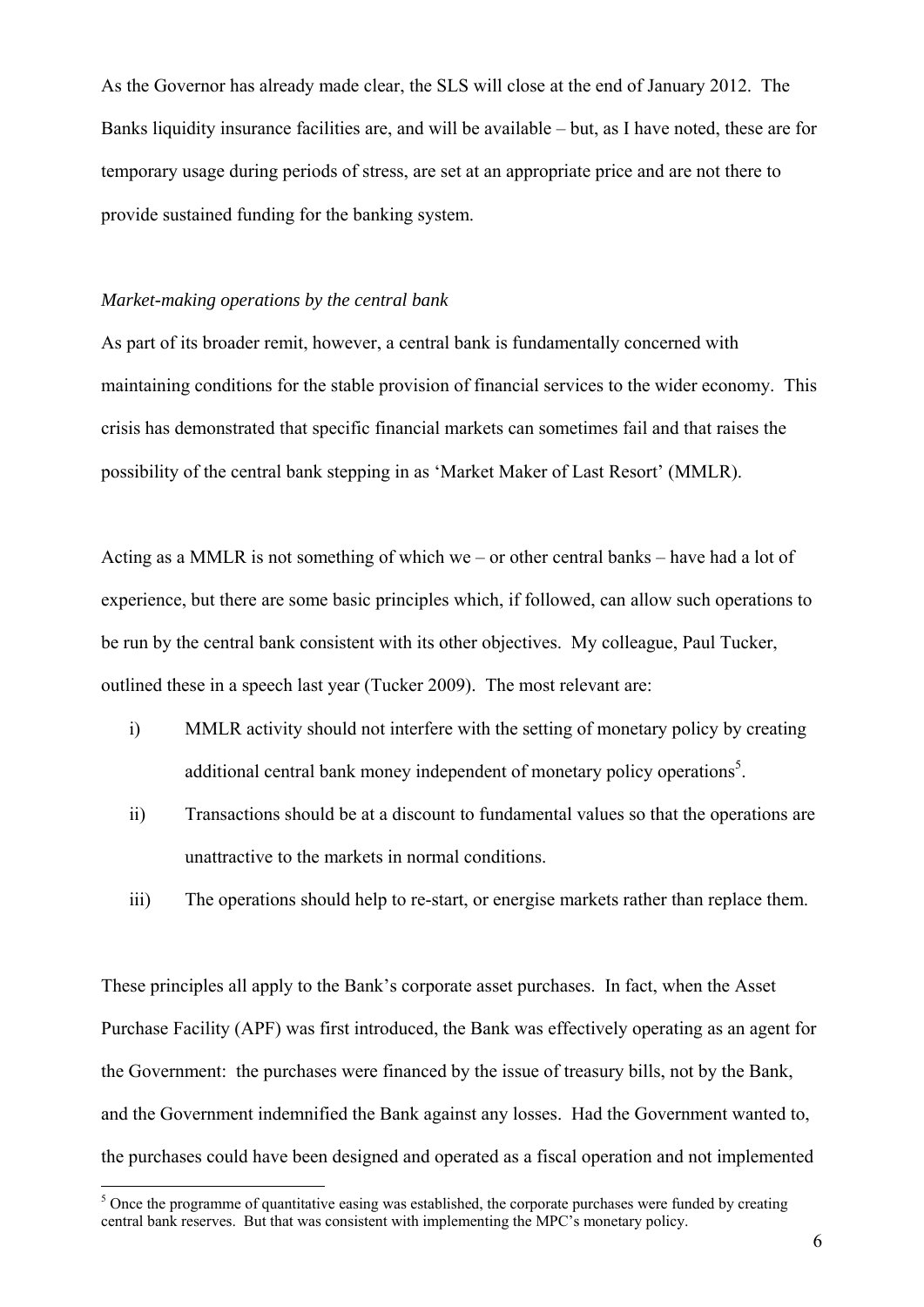by the Bank. But the correspondence from the Chancellor makes it clear that the purchase of private sector assets (i) was intended to improve the functioning of markets and so was consistent with a MMLR function and (ii) it simultaneously provided a framework for asset purchases as a monetary policy operation by the MPC and so the Facility had to be designed to be compatible with that.

#### *Motivating the APF schemes*

The Bank's initial APF interventions focussed on sterling corporate bonds and commercial paper. These markets are relatively small. At the end of 2006, before the onset of the crisis, the outstanding stock of sterling non-financial commercial paper was around £5bn, and sterling nonfinancial corporate bonds totalled around £70bn. That is low compared with the stock of commercial bank lending (lending by UK resident banks to UK non-financial corporates was £437bn at end 2006). But despite their relatively small size, these markets are vitally important.

#### *Commercial paper*

Commercial paper (CP) is a common way for larger firms to manage their day-to-day cash needs. And insufficient cash flow is one of the key ingredients in corporate failures. At the start of 2009, commercial paper spreads were way above any estimate consistent with the risk involved: they implied default rates around 50% higher than witnessed in the Great Depression. This market seemed like a prime candidate in which the APF should intervene – and so facilitate otherwise credit-worthy firms in maintaining their access to short-term finance.

In trying to catalyse a market, the Bank could not operate like a private investor or bank which would make purely discretionary judgements about whose CP to buy. Rather, a facility was set up which, in principle, any firm could access if they met fairly broad criteria. The APF offered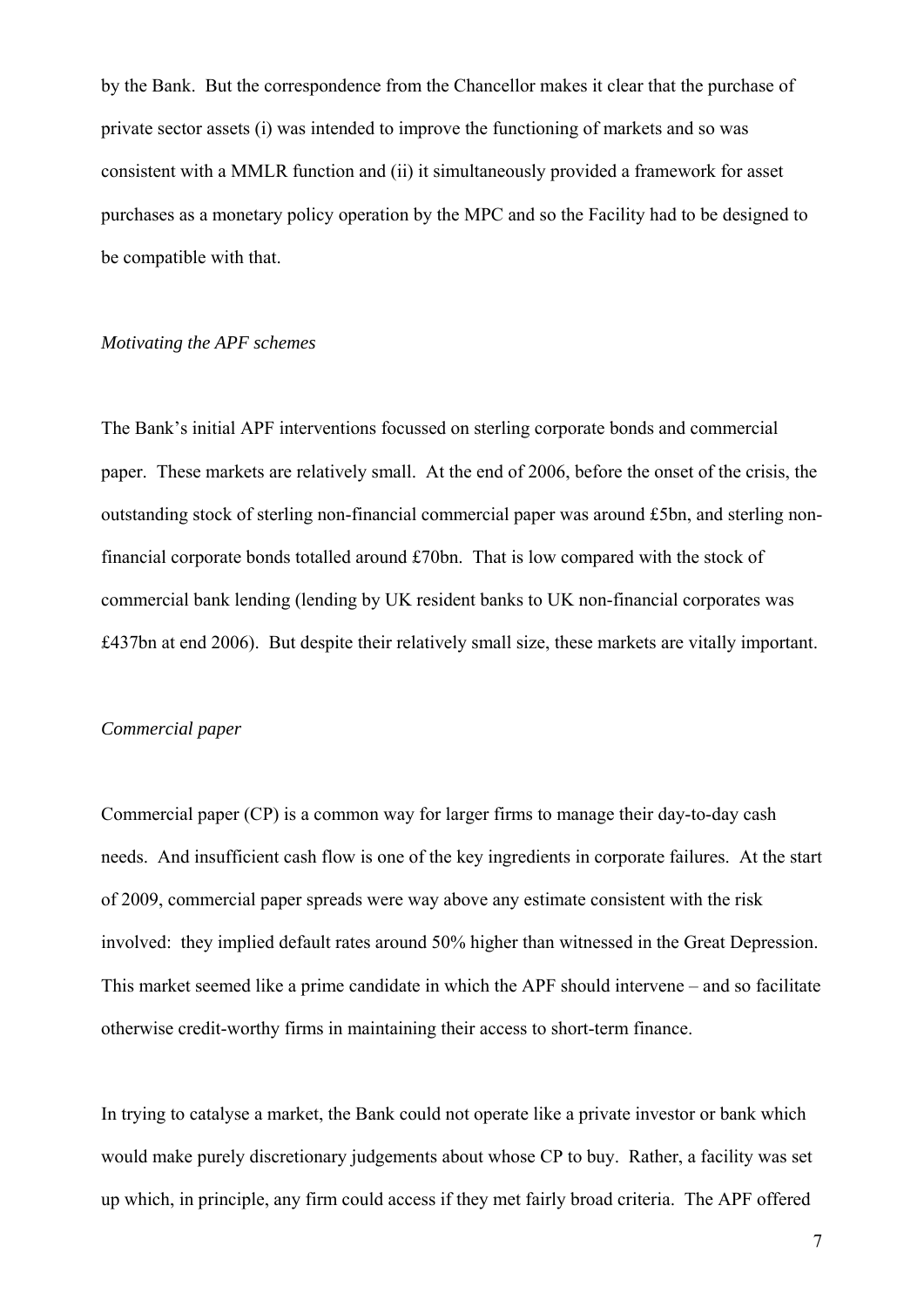to buy up to three-month CP at spreads which were significantly below those in the market at the time, but which were significantly above those expected to prevail in normal conditions. Initially this would help to drive market spreads down and the APF would then revert to providing a 'backstop' offer. In this way the scheme was set up to be self-liquidating as normal market conditions returned.

There were some important restrictions. Most notably, only broadly investment grade paper could be bought, consistent with the terms initially set out by the Chancellor and so limiting the degree of credit risk taken. Eligible firms also had to contribute materially to the UK economy and must not be banks (other policies, as noted, had been introduced to help banks). And individual counterparty limits were imposed.

Although disentangling the precise impact of the scheme from the global improvement in financial markets is difficult, it does appears to have been successful. Purchases peaked at around £2.4bn in late April 2009, at that time amounting to around one third of the sterling CP market. But, as I have stressed, the objective of the scheme was not to purchase a large quantity for its own sake. It was much more important that market spreads for the average issuer started to fall soon after the scheme was launched. Market spreads for all A1 rated sterling paper fell below APF spreads in August 2009 (Chart 3). By February 2010 nearly all firms who had sold CP to the APF were able to re-issue at cheaper rates in the market and the Bank's CP holdings have fallen back to under £300mn. That decline in usage, together with greater ability to issue in the market, indicates the improvement in market conditions which the scheme was intended to help bring about. I should note that, at the current moment, the need for firms to issue CP is at something of a low point. Investment-grade firms do not seem to have a strong demand for short-term cash and are concentrating on issuing longer-term debt. We have promised to keep the CP scheme under review and give 12 months notice before it is withdrawn.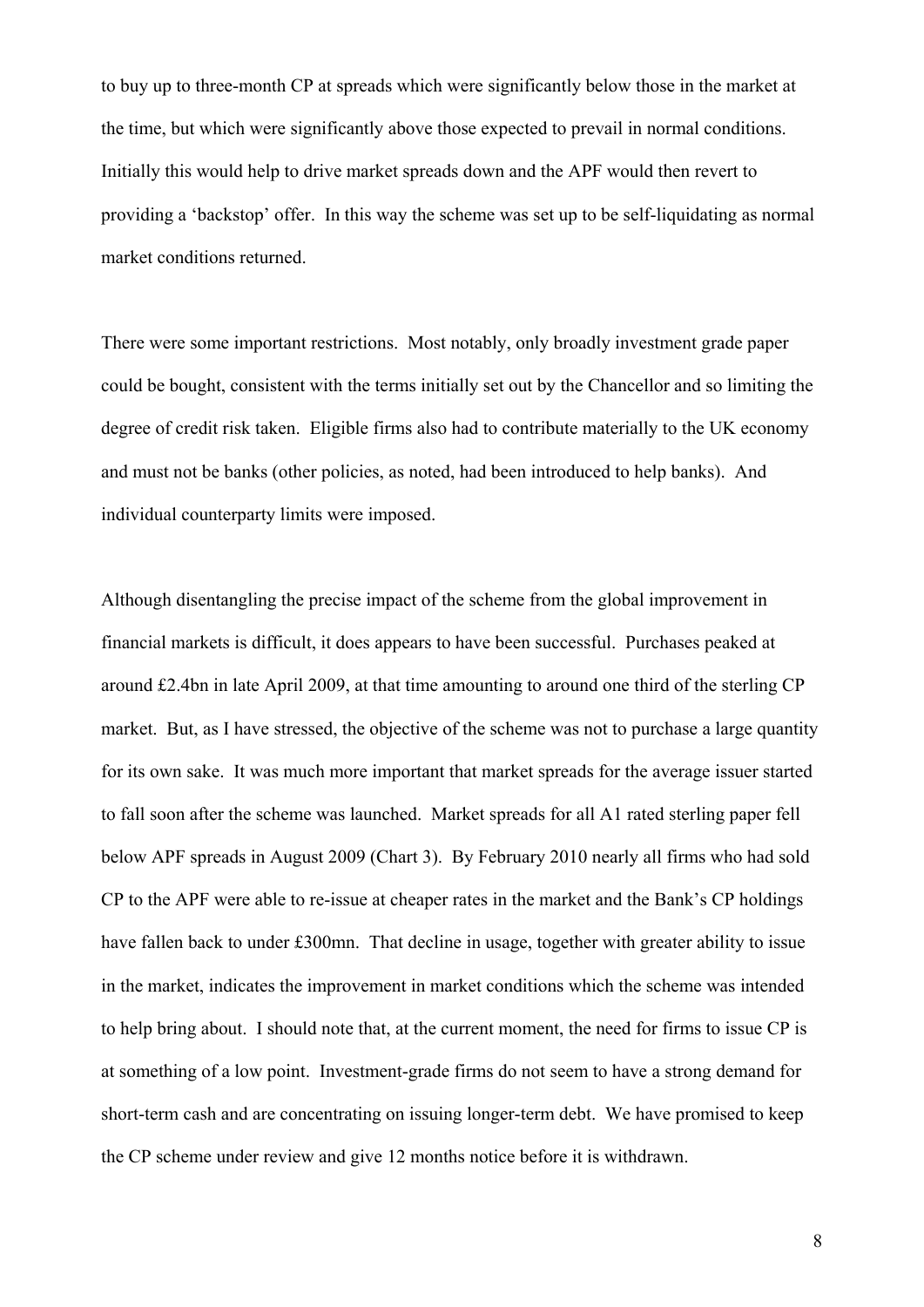#### *Corporate Bonds*

A corporate bond scheme was also set up last year. In January 2009, the primary market was open for new bond issuance, but spreads over gilts were extremely wide, and were widening further as issuance increased (Chart 4). It was clear there was a substantial liquidity premium in the market. Secondary market liquidity was notoriously poor for sterling denominated bonds. The small size of the bond market, relative to euro- and dollar-denominated markets, meant that many individual sterling-denominated bonds might not trade for months at a time. There was a risk that secondary market illiquidity might have restricted the strength of the primary market, so constraining the availability of credit.

Most corporate bonds are bought by asset managers for long-term investment, but investors do need to actively manage their portfolios e.g. for duration and credit risk. The scheme was designed to meet this need by offering to buy small amounts of bonds in the secondary market on a regular basis. There were two immediate aims. First, by regularly posting traded prices, it was hoped to improve the process of price discovery and hence aid secondary market liquidity. Second, by offering a bid in the secondary market, the scheme should encourage further private sector demand in the primary market. That leaves open the question of whether we could or should have been trying to buy much larger quantities. Had the APF done so, in addition to strong primary market private sector demand, it would undoubtedly have helped to drive down market spreads. But it would also have risked displacing that private sector demand, to little purpose in my view. In fact, a greater intervention in this market during this period could have made things worse – the problem was in the functioning of the market, not a lack of demand for the assets.

It would be fair to say that the corporate bond scheme attracted some criticism in its early months. Many observers misunderstood the nature and purpose of the scheme and considered

9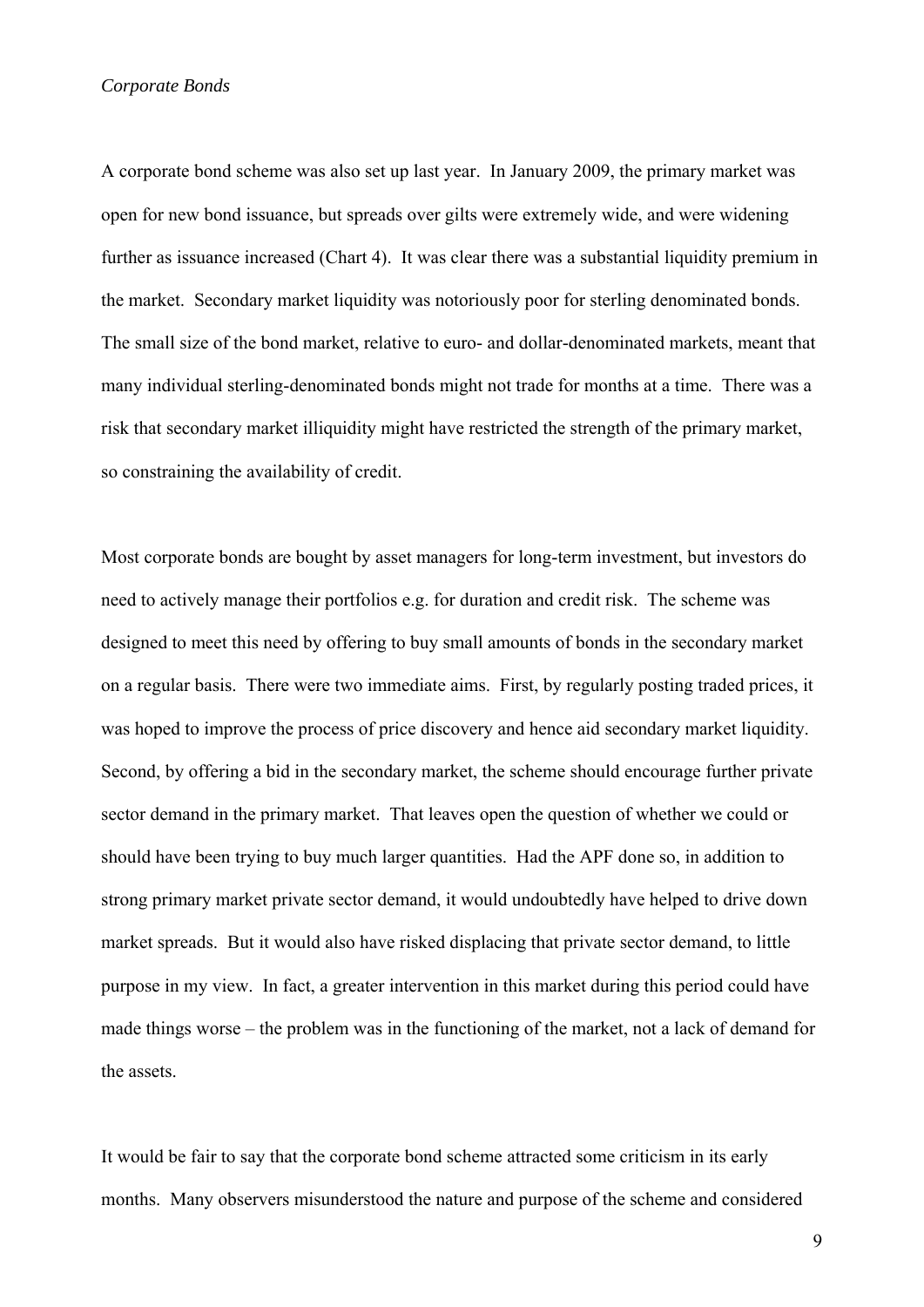that the small amounts bought were a sign of failure. But, as I have stressed tonight, the objectives of the scheme were not based on buying a particular amount. In fact, over the past year, the corporate bond market overall has performed consistently strongly and in line with the original objectives of the scheme: There has been record issuance of sterling corporate bonds (Chart 5); spreads for eligible bonds have halved (Chart 6); bid-offer spreads have narrowed; and the bond-CDS basis<sup>6</sup> has also contracted significantly. These asset purchases do seem to have played their part in improving the access of investment grade corporates to bond market financing.

The one disappointing feature of the sterling corporate bond market is the continuing problem of secondary market illiquidity. Market-making dealers have not been able to allocate much capital to holding inventories of bonds and hence the market is still not functioning as well as it might. This was one reason why, in January this year, the Bank introduced operations to sell as well as to buy bonds. Further market evolution may be needed to overcome this illiquidity. One possible way forward would be more trading on exchanges. It will be interesting to see whether the recent listing of bonds on the LSE in retail-size amounts is successful.

#### *Secured Commercial Paper and Supply Chain Finance*

<u>.</u>

The Bank also considered intervening in other markets such as secured commercial paper (SCP), supply chain finance, syndicated loans and more broadly in ABS markets, as set out in the Chancellor's original letter to the Bank.<sup>7</sup>

Taking Secured Commercial Paper first, this is a form of asset-backed commercial paper (ABCP) based on a bundle of relatively short-term loans to a variety of borrowers. Due to over-

<sup>&</sup>lt;sup>6</sup> The difference in price between a cash bond and the Credit Default Swap can be interpreted as a measure of the liquidity premium in cash bonds.

 $<sup>7</sup>$  The Bank also made provision to buy securities issued under the Credit Guarantee Scheme, using the same format</sup> as for its corporate bond purchases. To date, it has not been deemed necessary to activate this facility.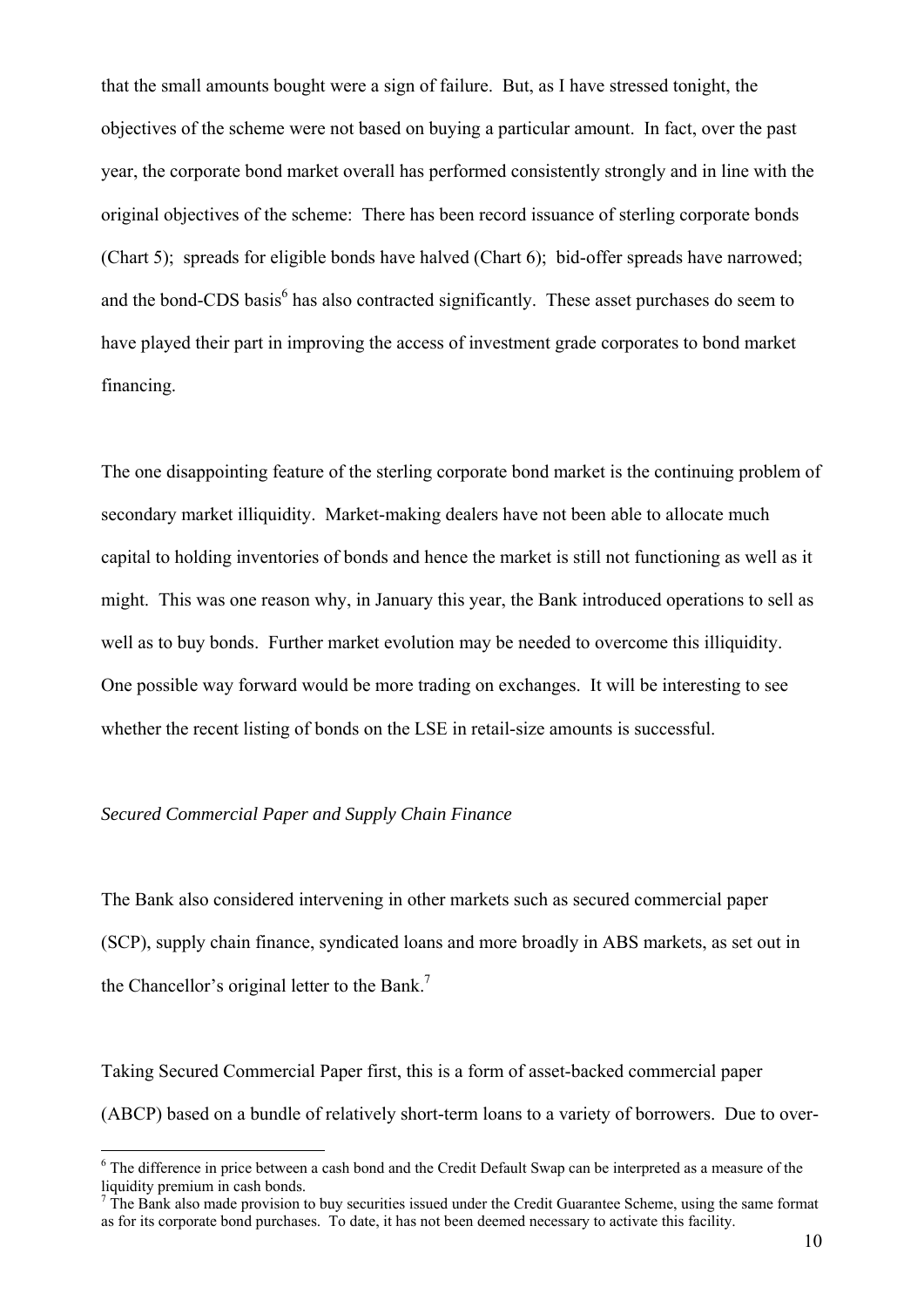collateralisation, the security might be investment grade even if the underlying borrowers are not. By catalysing this market, smaller or lower-rated-firms could gain improved access to credit. But, in designing a facility, the Bank was concerned not to encourage the sort of risktaking which had caused so many problems leading up to the crisis. In particular that meant a restriction on the degree of maturity mismatch between the underlying assets and the securities they backed.

A purchase scheme was launched last July, but the Bank has not been offered any SCP to buy so far. New programmes take 3-6 months to set up and meanwhile, according to our contacts, the market for such paper, particularly in the United States, quickly improved to the point where our 'backstop bid' was no longer attractive. And we are told there has been sufficient capacity within commercial banks' existing programmes to fund the assets they were generating. Nevertheless, the facility remains open and the Bank is still in discussions with potential issuers.

Supply chain finance (SCF) is another route by which smaller firms can potentially get access to credit against high-quality assets. Typically, this would arise when a large firm has a number of suppliers who wish to raise immediate finance against their invoices. Unfortunately there was no SCF market standard and so there was not a viable market that the APF could attempt to catalyse. Last Autumn, a working group of market participants (borrowers, lenders, banks etc) gathered together to develop some proposed standards and try to build a sustainable market in this space. That group is being chaired by Stuart Siddall, Chief Executive of the ACT, and is due to issue a report in the next few months.

#### *Syndicated Loans and Asset Backed Securities*

A substantial part of lending to larger UK corporates is normally undertaken via syndicated loans. The Bank investigated whether there was a market failure or illiquidity premium in this

11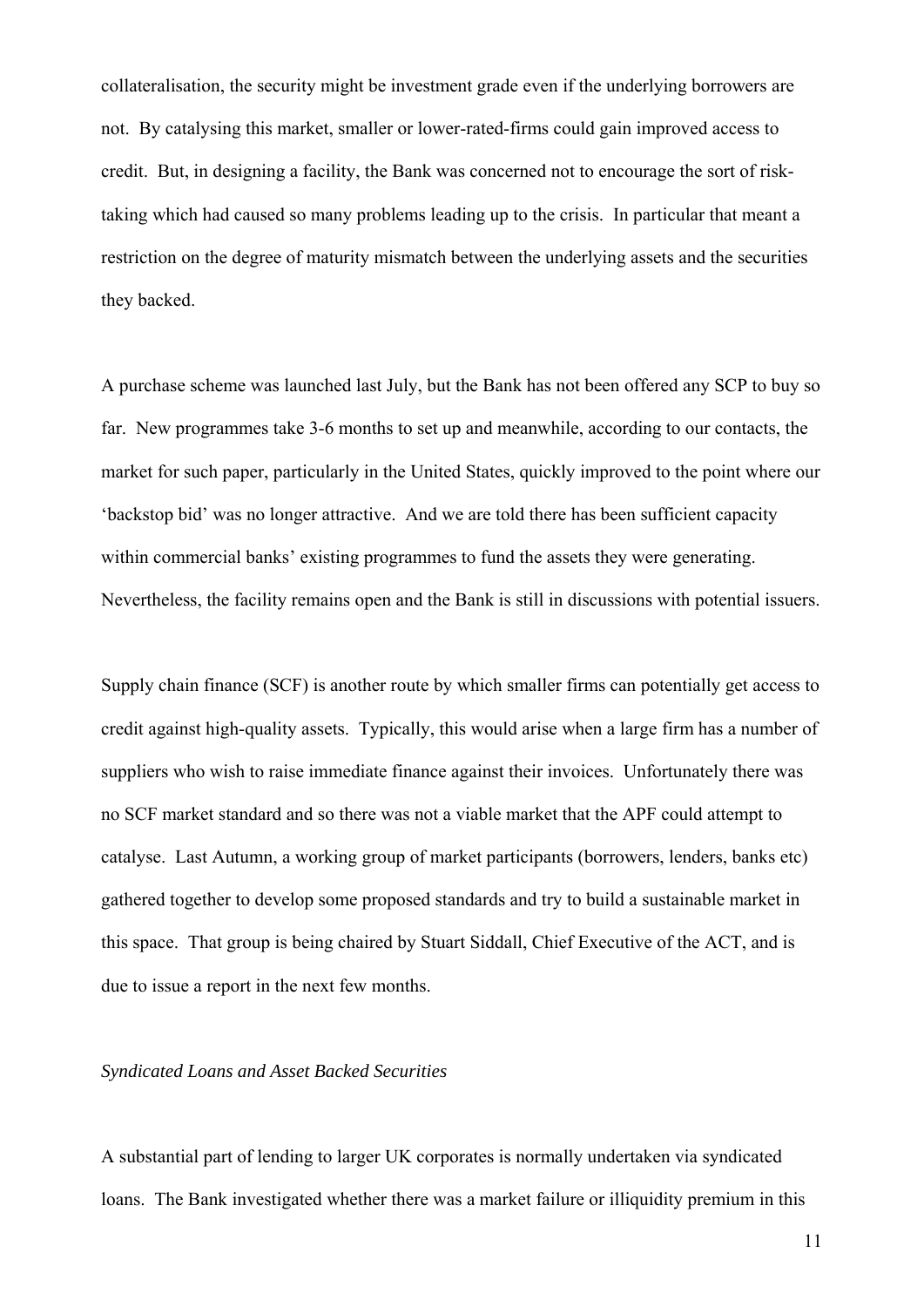market which could be addressed by making APF purchases. After a thorough investigation, the Bank concluded that what was needed was more large-scale bank funding, particularly to replace the foreign bank lenders who had been withdrawing from the UK market. But the appropriate way to address that was through the various schemes in place to support the banks.

Similarly, the Bank investigated the state of securitisation markets. Here, there were two problems. First, many investors were extremely wary of buying mortgage-backed securities and similar products, because the crisis had raised uncertainty over their underlying risk characteristics. At the same time there was a huge outstanding stock of such assets already issued, which would swamp any operation aimed at improving liquidity. In the United States the authorities have undertaken substantial purchases of mortgage-backed securities, and funded the purchase of other securitised assets. It is not clear yet whether those markets will be selfsustainable once official intervention comes to an end.

In the United Kingdom, we have made a range of ABS, including mortgage backed securities, eligible collateral in the Bank's permanent liquidity insurance facilities as well as in the SLS. And the Bank intends to consult the market shortly on what the requirements should be in respect of loan-by-loan information for such assets to be eligible in the future. Along with other monetary authorities taking similar actions,<sup>8</sup> standardisation of information provision may help improve investor confidence in the underlying securities.

#### *Non-bank lending*

Also during 2009, the Bank used its market and corporate contacts to identify why bank lending dominated the supply of credit and what the obstacles were to lending from non-banks. There

<sup>&</sup>lt;sup>8</sup> See the ECB announcement: http://www.ecb.europa.eu/press/pr/date/2009/html/pr091223.en.html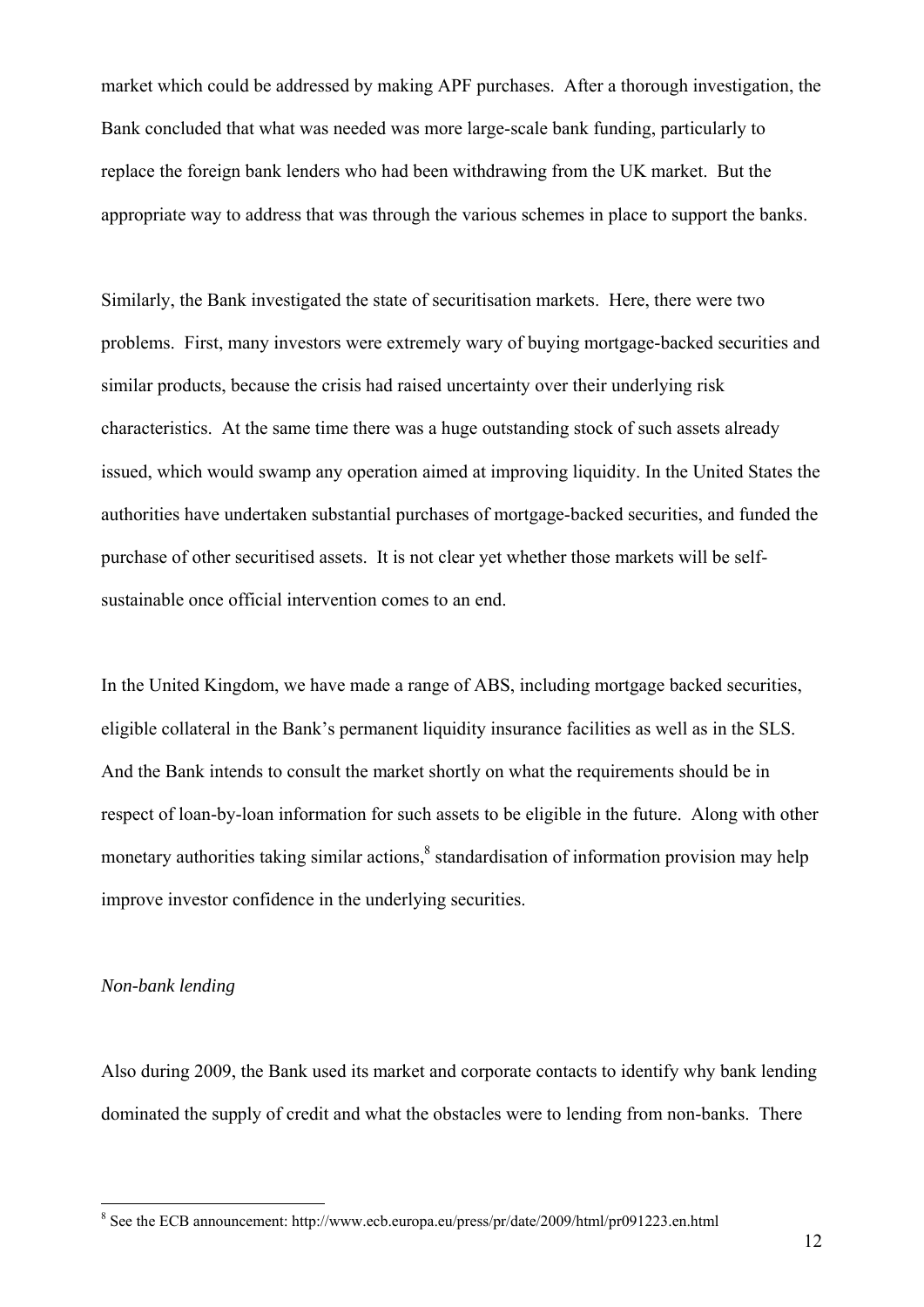appeared to be no easy wins but a recent HMT consultation paper which draws heavily on the Bank's investigation, explores options to facilitate the supply of credit from non-bank lenders.<sup>9</sup>

## *Interactions with other monetary policy actions*

The commercial paper and corporate bond schemes seem to have been reasonably successful in helping to improve key markets and hence facilitating access to credit, at least for larger corporates. Smaller firms who supply those larger firms, may also have seen some 'trickle down' benefits. One indicator of this is that the rise in the level of company insolvencies during the recession has been surprisingly small so far, given the fall in output (Chart 7). But the major supportive factor has probably come from the very low level of Bank Rate and the programme of quantitative easing. The big moves in asset prices during  $2009 - a\ 50\%$  rise in equities, 150bp fall in LIBOR spreads, the 150 bps fall in targeted corporate bond spreads for example – will have been strongly supported by the Bank's monetary policy operations. And by purchasing the gilts which asset managers and others would normally have bought, the impact of the quantitative easing programme will have been to increase the demand for more risky assets – like corporate bonds. So the corporate and gilt purchase programmes have been complementary.

## *Conclusion*

In my talk this evening, I hope I have explained a bit more clearly the motivation for and the design of the APF corporate purchase schemes. The Bank has not sought to provide large scale funding directly using public money. Rather, the operations have been consistent with a central bank acting as 'Market Maker of Last Resort'. The Bank has transacted in modest quantities designed to improve the liquidity of corporate credit markets, bring down the cost of credit and

<sup>9&</sup>lt;br>
<sup>9</sup> See: 'Discussion paper on non-bank lending', HMT published on the 12 January, available at http://www.hmtreasury.gov.uk/d/non\_bank\_lending\_discussionpaper.pdf.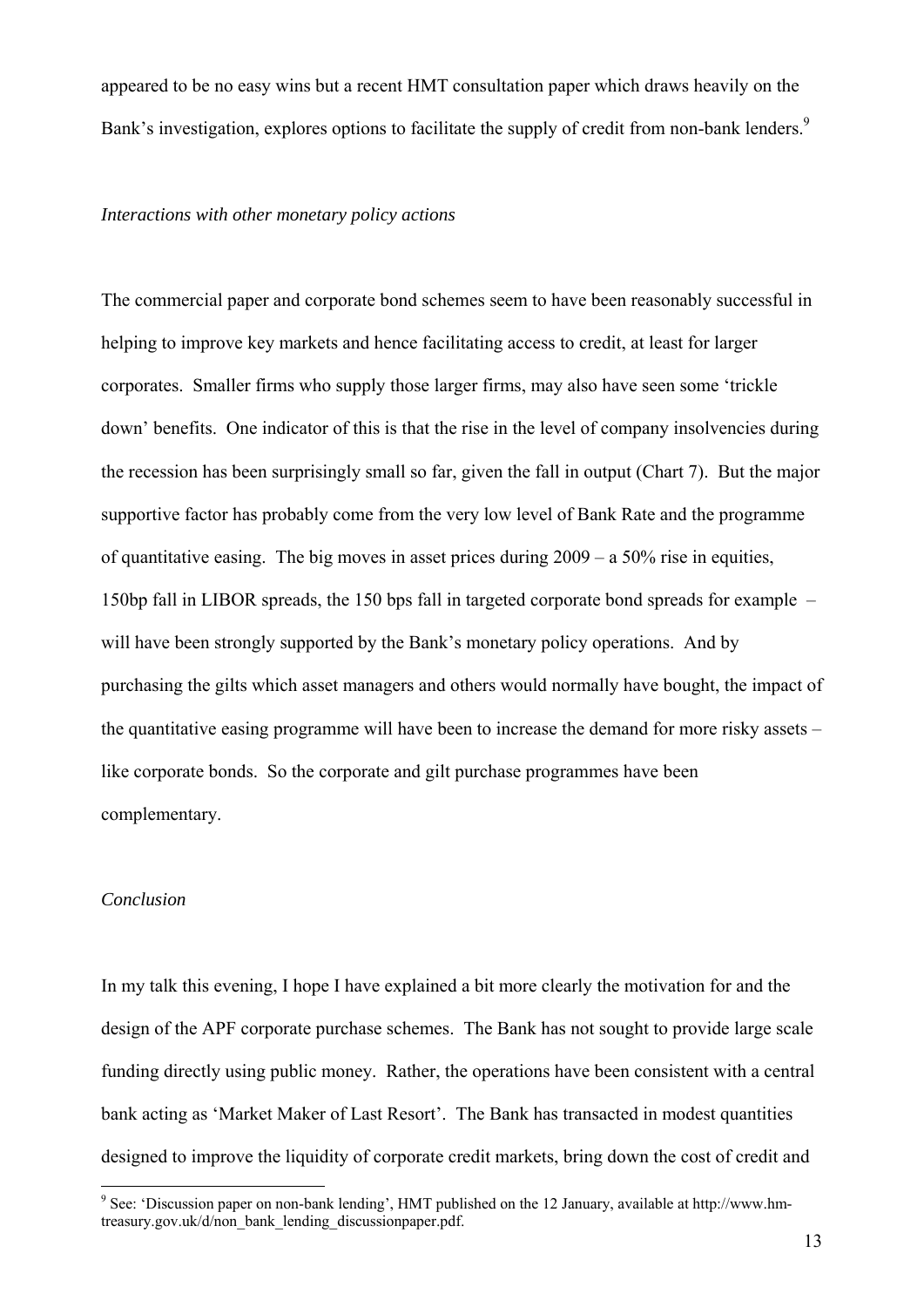encourage private sector lending. That has been supported by the much larger programme of quantitative easing and the low level of Bank Rate. The evidence suggests that, in conjunction with a very large monetary stimulus, abroad as well as at home, the corporate purchases have been successful in helping to invigorate those corporate credit markets in which the Bank has intervened.